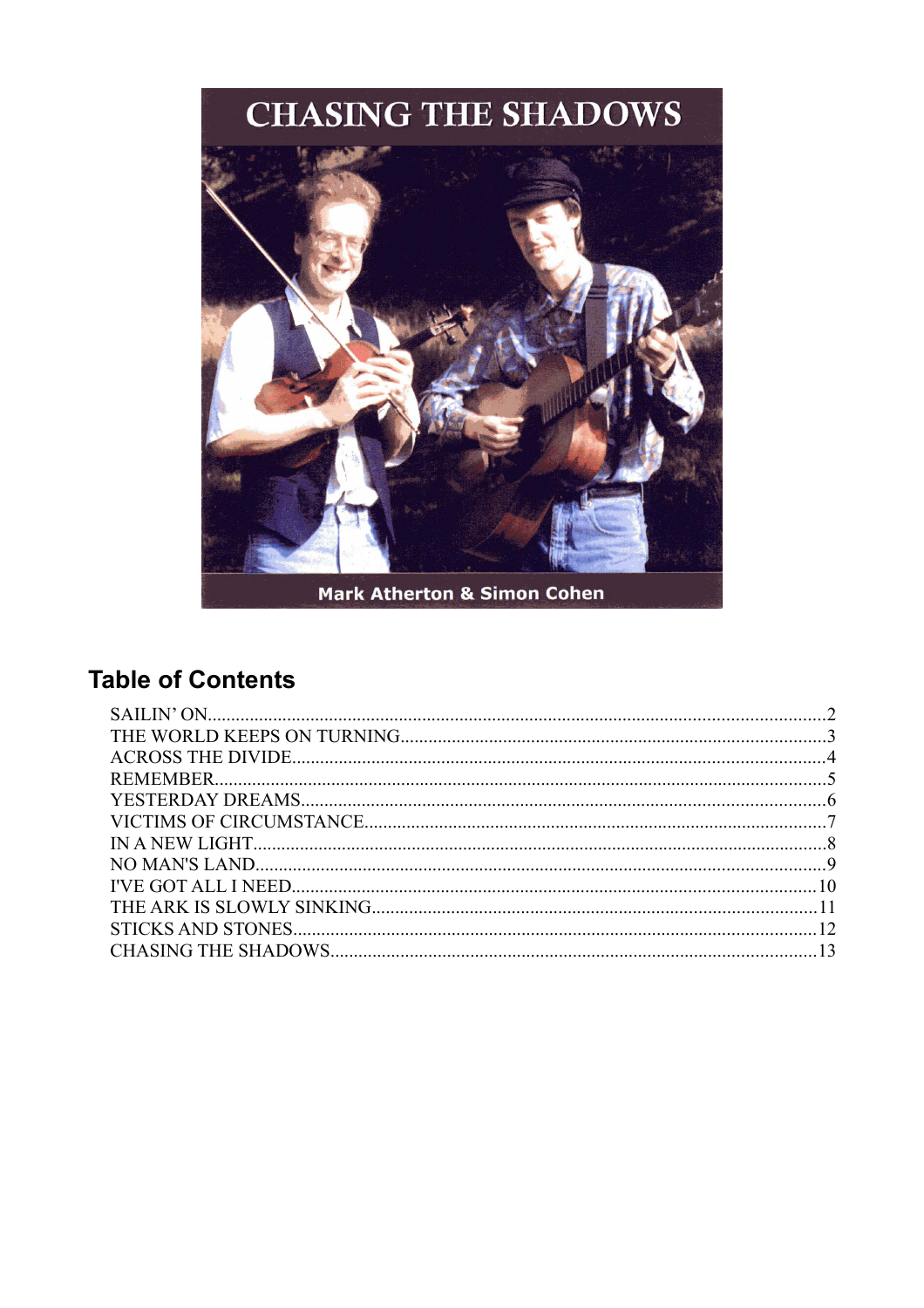### <span id="page-1-0"></span>*SAILIN' ON*

Sailin' on across the ocean To a place where I can be Free from all this persecution Just because I disagree

*The sun comes up in the morning time Down on us it don't always shine*

If it's wrong of me to question If it's wrong of me to know Then I sure don't need persuading That it's time for me to go

*Chorus*

But will it all turn out the same there, Will we lose our liberty? Or will there finally be somewhere With a true democracy?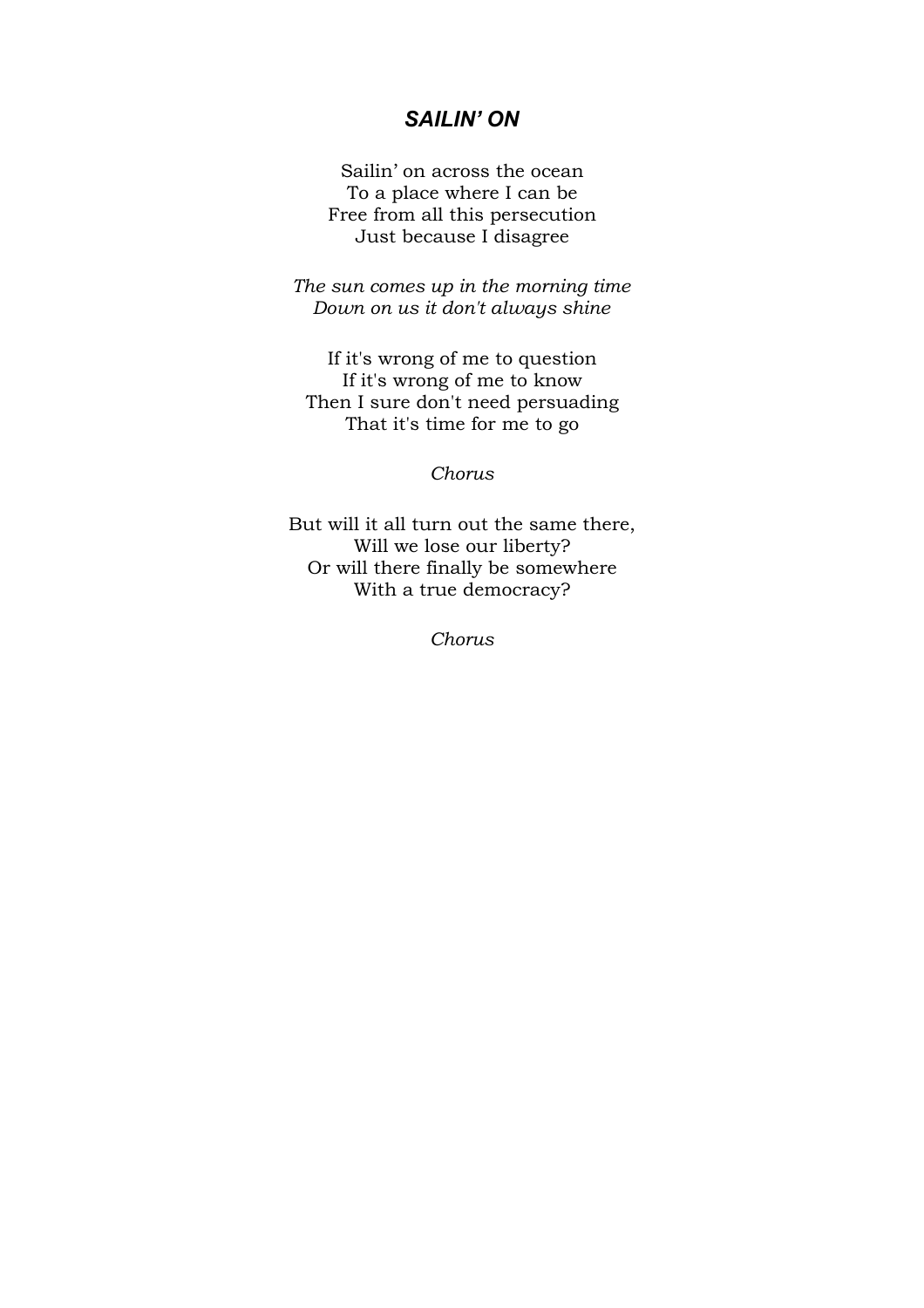## <span id="page-2-0"></span>*THE WORLD KEEPS ON TURNING*

*And the world keeps on turning To the rhythms of the skies And my mind keeps on yearning To find the reason why*

What are we doing here, Through all our hopes and fears, Through all our laughter and tears? One day we've got to go, Though when we never know, 'Til then it's on with the show

*Chorus*

The source of everything What set the wheels in spin And how did it all begin? The stars, the moon and sun Will still be shining on Long after we've gone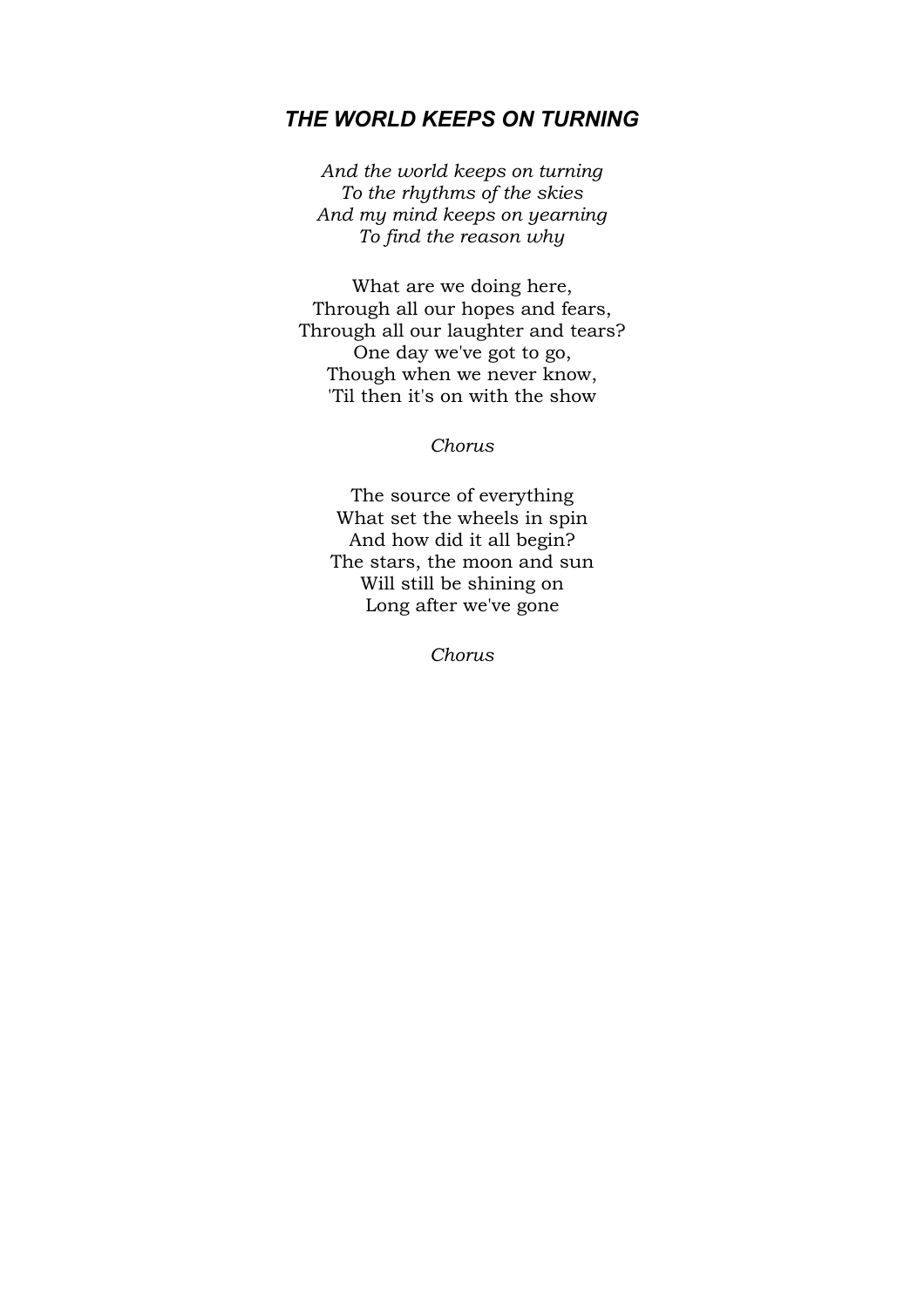## <span id="page-3-0"></span>*ACROSS THE DIVIDE*

Hear them call, watch them fall And do nothing but walk on by That's the creed that some feed To the ones who swallow the lie That to survive and stay alive We can't afford to wonder why

*Rich and poor, black and white Girl and boy, young and old Why do some have so much more While the rest are not blest With the best, fail the test And are turned away from the door?*

Everyone depends upon Someone at some time to lend a hand Give and take, share the cake With everyone throughout the land But some say, "Not today." That's not the way they've got things planned

*Repeat Chorus*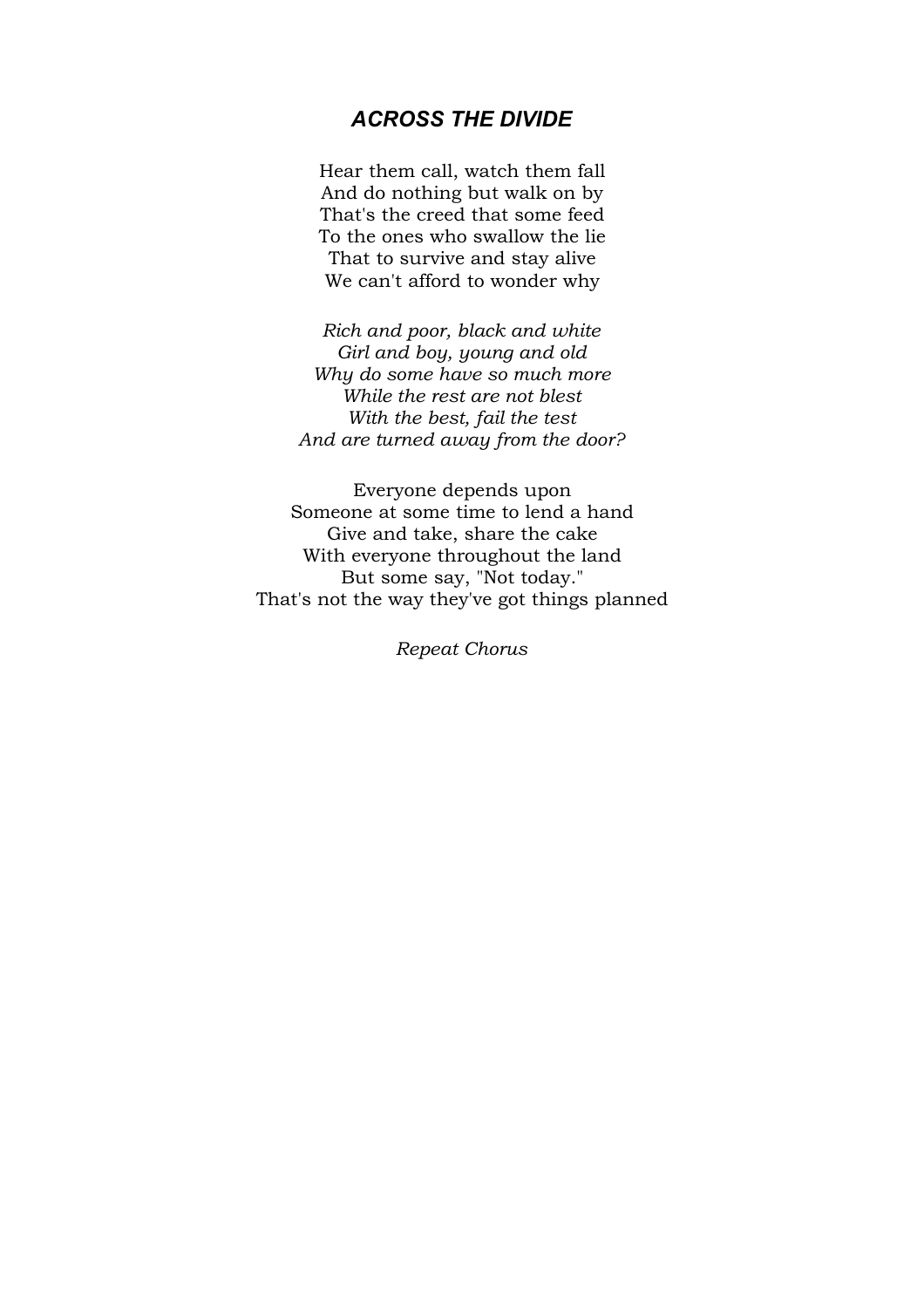#### <span id="page-4-0"></span>*REMEMBER*

I wonder if you ever think of the time That glorious summer when your love was mine Walking barefoot through the stream in the sultry air Swimming under the waterfall, remember there?

We danced to the music, our spirits in flight With senses reeling, on into the night Slipping off, just the two of us, when no one was aware We lay down by the water's edge, remember there?

*I can hear your voice still ringing in my ears And your face I can see in my mind's eye All the places and the times that we did share Till we said our last goodbye*

But back to the humdrum we had to descend As all good things one day must come to an end But although we were torn apart from a love so rare Deep inside me I always will remember there

*Repeat Chorus*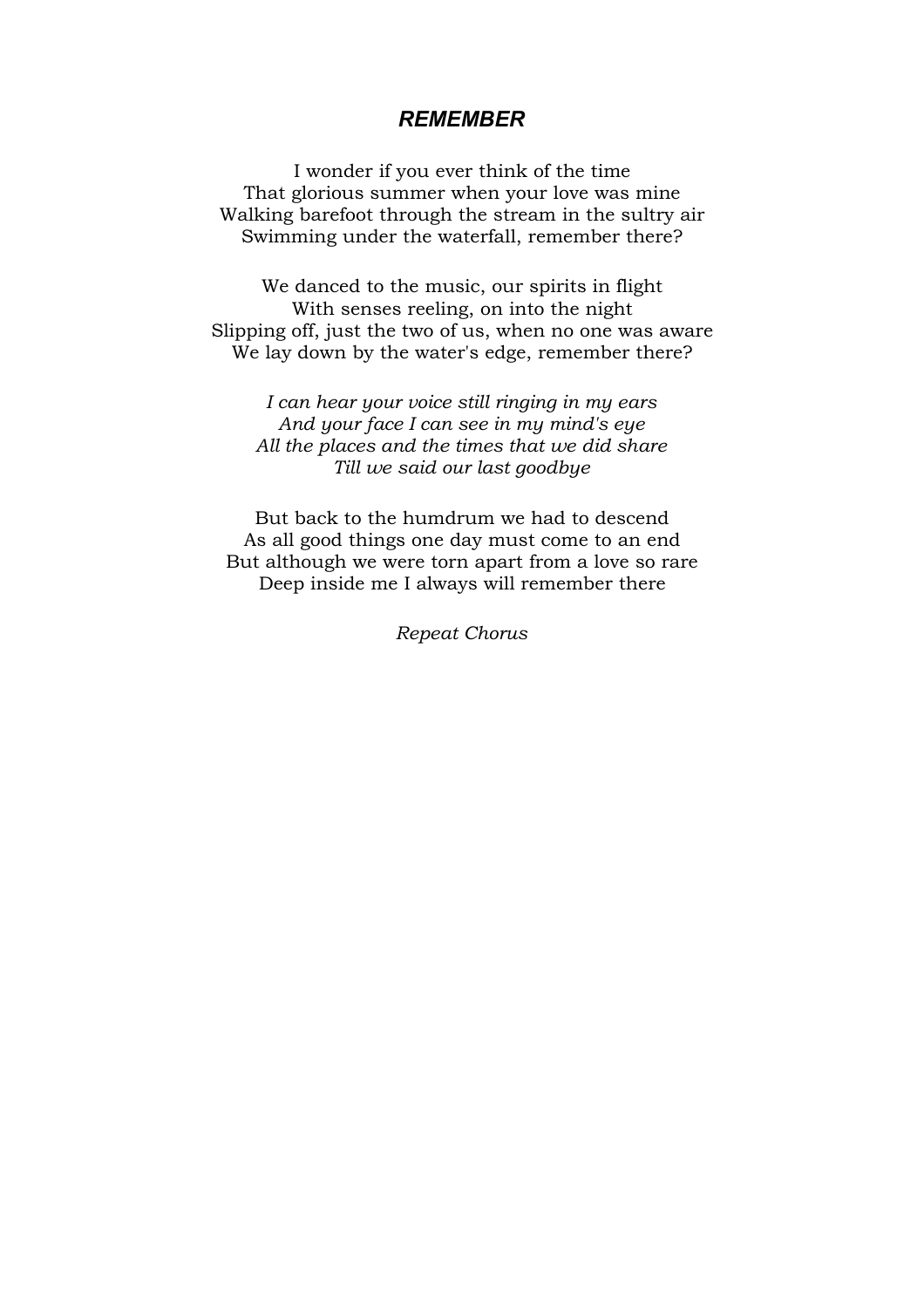#### <span id="page-5-0"></span>*YESTERDAY DREAMS*

Take me back down To all my yesterday dreams To all those broken down schemes Once again, once again

Take me back down To all the places I've been To all the things that I've seen In my mind, in my mind

*I don't know what to do anymore I don't know what it's all for*

Take me back down To when it all seemed so clear To when it all would appear To be right, to be right

*Chorus*

But there was such magic in the air You could see it, you could feel it everywhere There was such magic in the air You could feel it, you could see that it was there

> Take me back down To all my yesterday dreams To all those unforgettable schemes Once again, once again Take me back down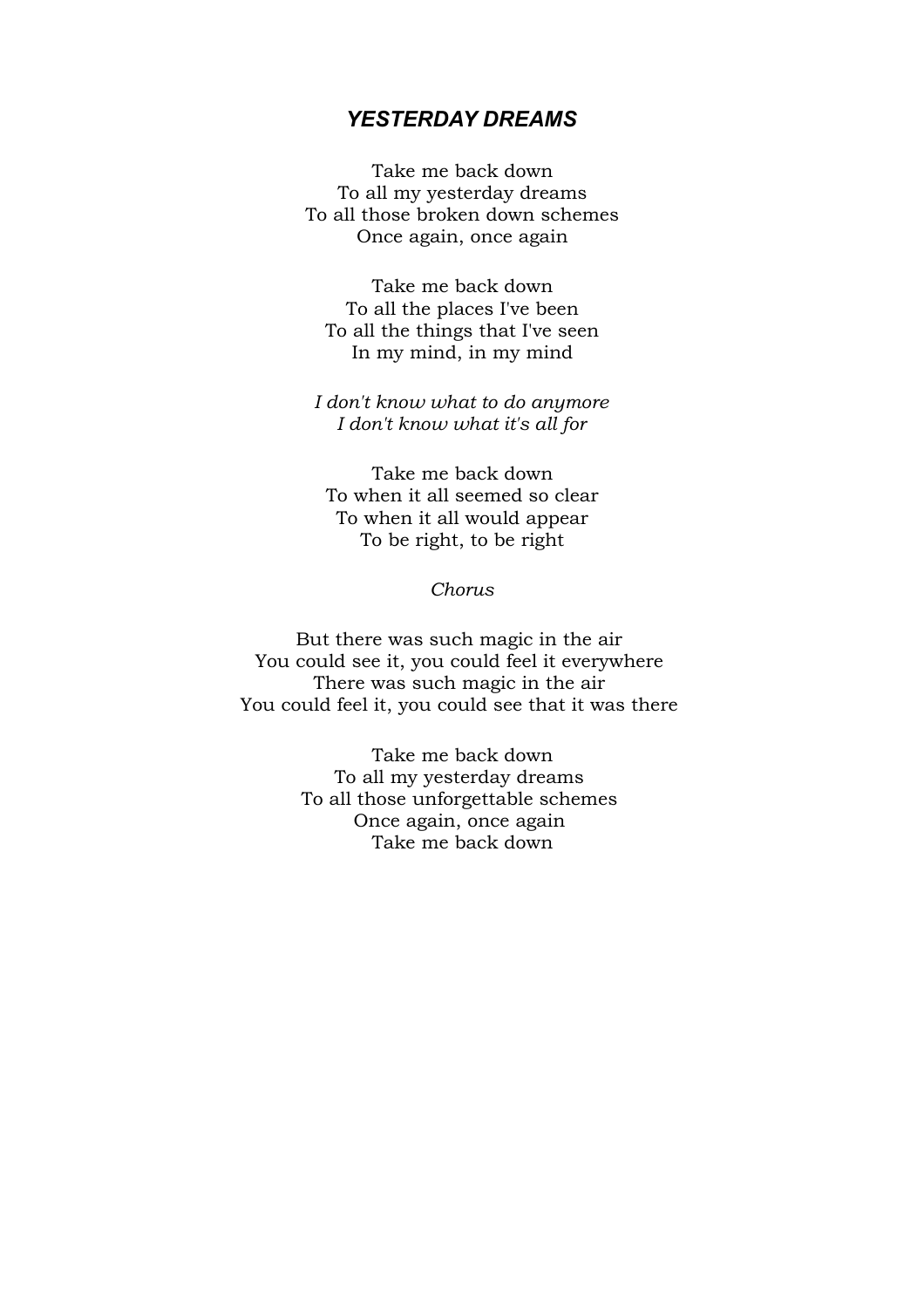# <span id="page-6-0"></span>*VICTIMS OF CIRCUMSTANCE*

Before you judge and criticise Don't you think it would be wise For you first to realise To each and every story There'll always be two sides

*We're all at times Victims of circumstance Unable to call The tune to which we must dance*

Before you start to cast the blame Why don't you just think again? How can I now make it plain, In that situation you'd have done the same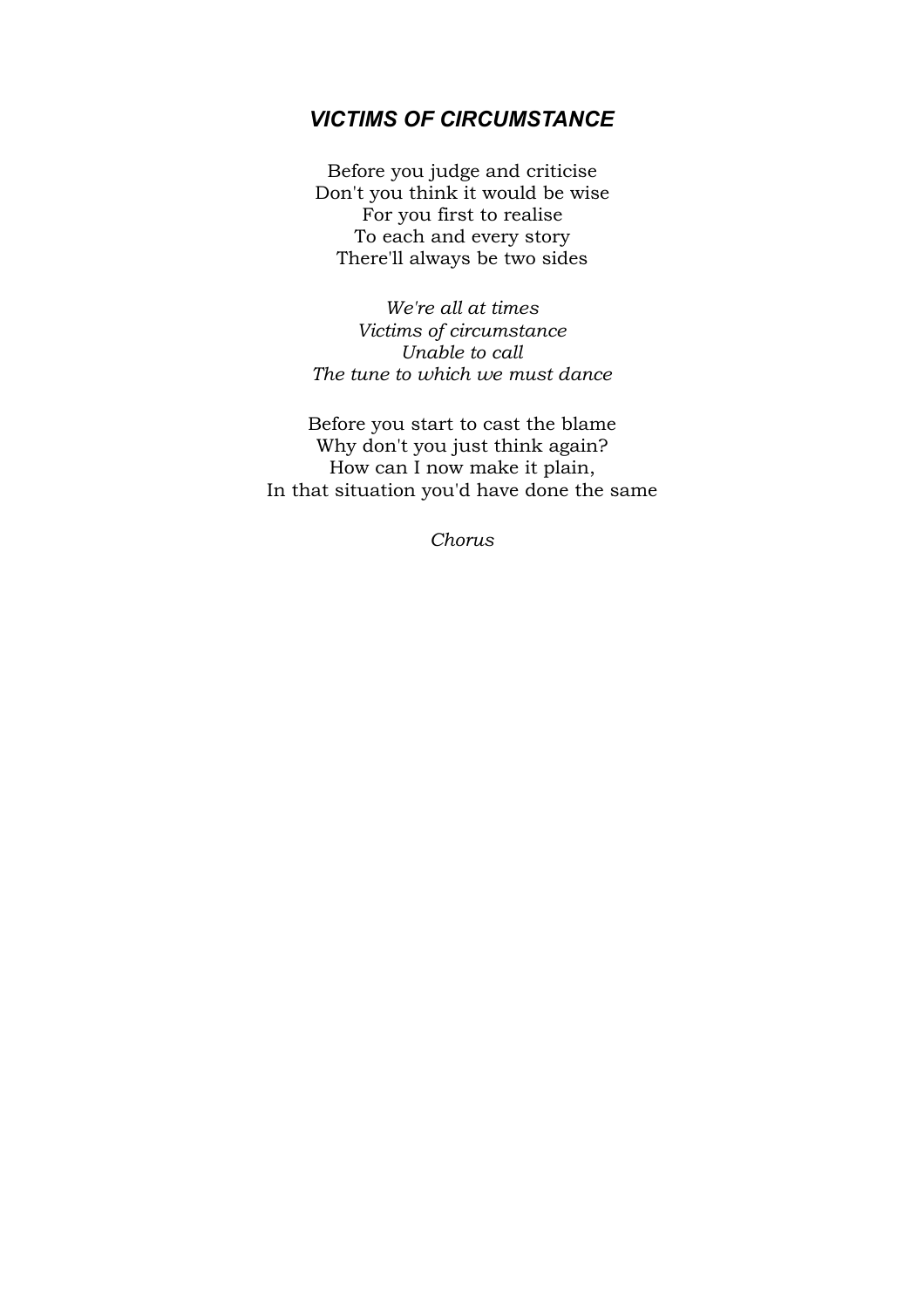# <span id="page-7-0"></span>*IN A NEW LIGHT*

At first I thought I saw What I was looking for But with each step I made My hopes began to fade

*The questions still remain But I don't feel the same For what seemed to be in sight I've now seen in a new light*

So I must count the cost Of all this time I've lost If I now start again Has it all been in vain?

*Chorus*

But though I must start anew I've gained a clearer view For I can now see through What once appeared as true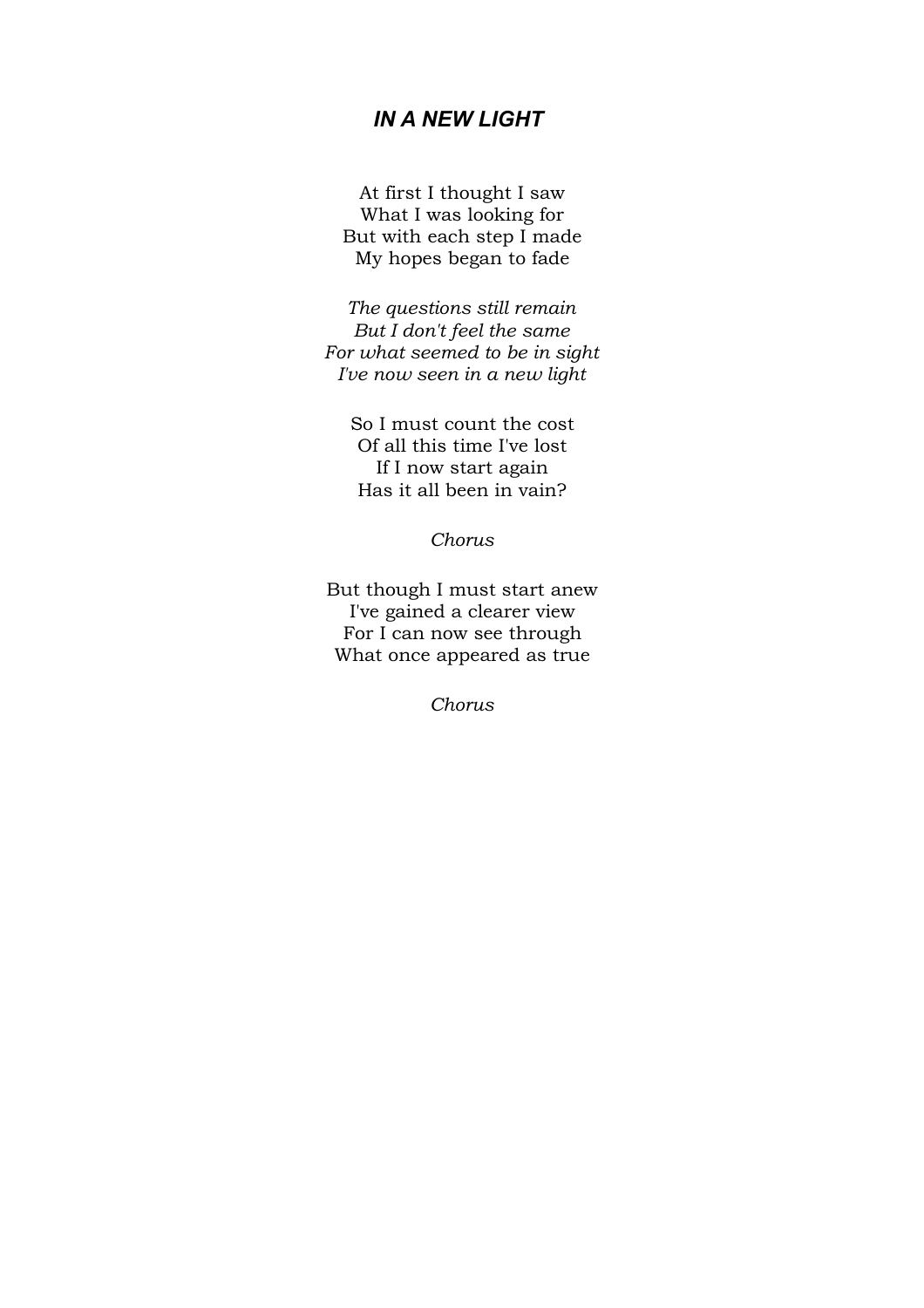#### <span id="page-8-0"></span>*NO MAN'S LAND*

*Here I am, in no man's land No flag to wave No nation to save Here I am, in no man's land No need to mourn the brave Or dig an early grave*

What are we fighting for, When will the killing cease? Why must there be a war, Can't we all live in peace?

*Chorus*

How is a nation made? Who is it carves up the land And says we must obey The one who's in command?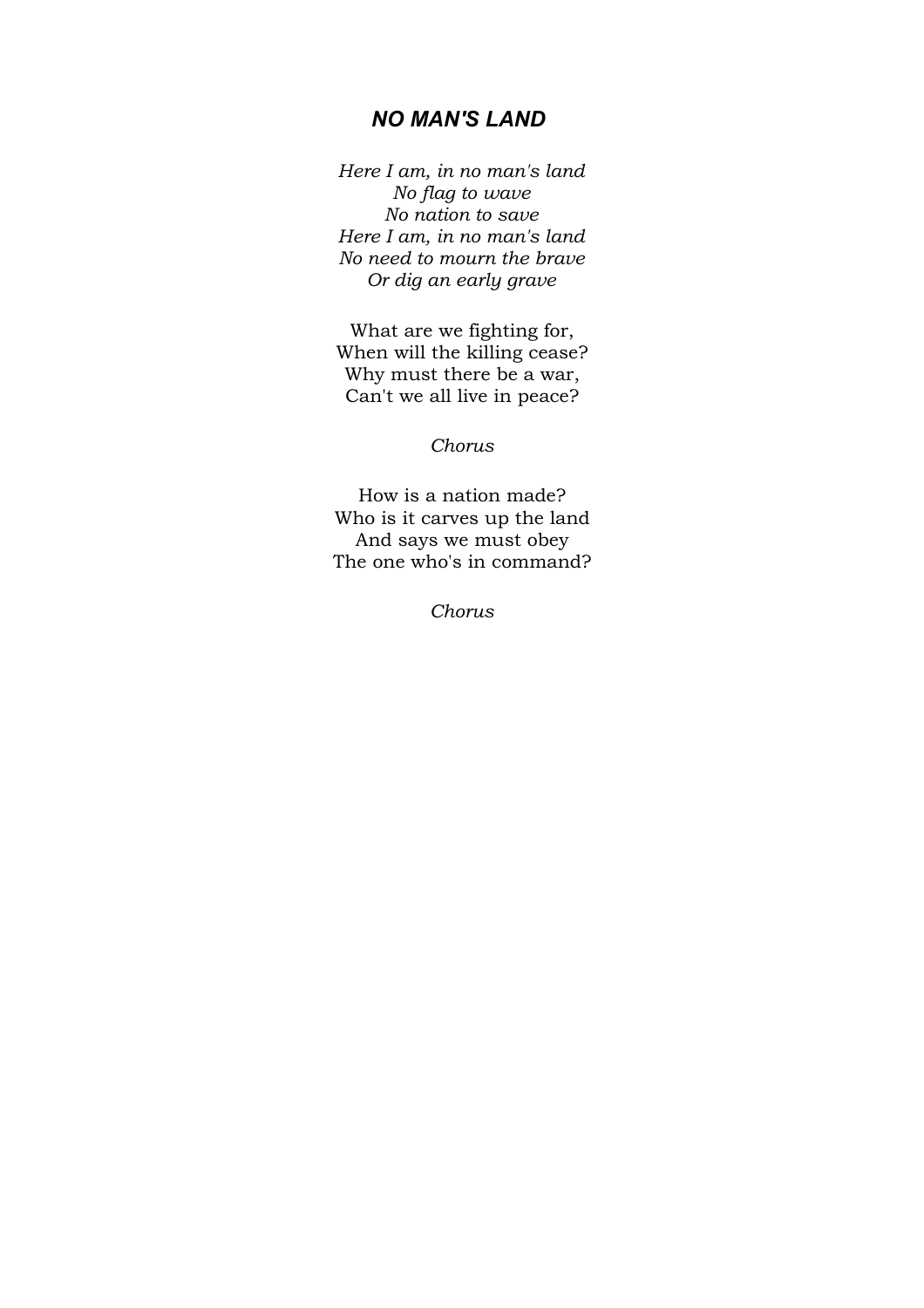## <span id="page-9-0"></span>*I'VE GOT ALL I NEED*

Hitched a lift down to the coast Told my fellow traveler How I had quit my post Empty dreams I had been fed So I left my station And on the road I tread

*Now I'm finding each day and night In the life I lead Even though I'm traveling light I've got all I need I've got all I need*

Waking up down on the beach Watching blue waves breaking To me they almost reach Seems to me as I look around Words can hardly express What it is I have found

*Chorus*

Though I know close to the shore I may lie a while I can't stay forever more Then again, who is to say Where they'll be tomorrow Or what may come their way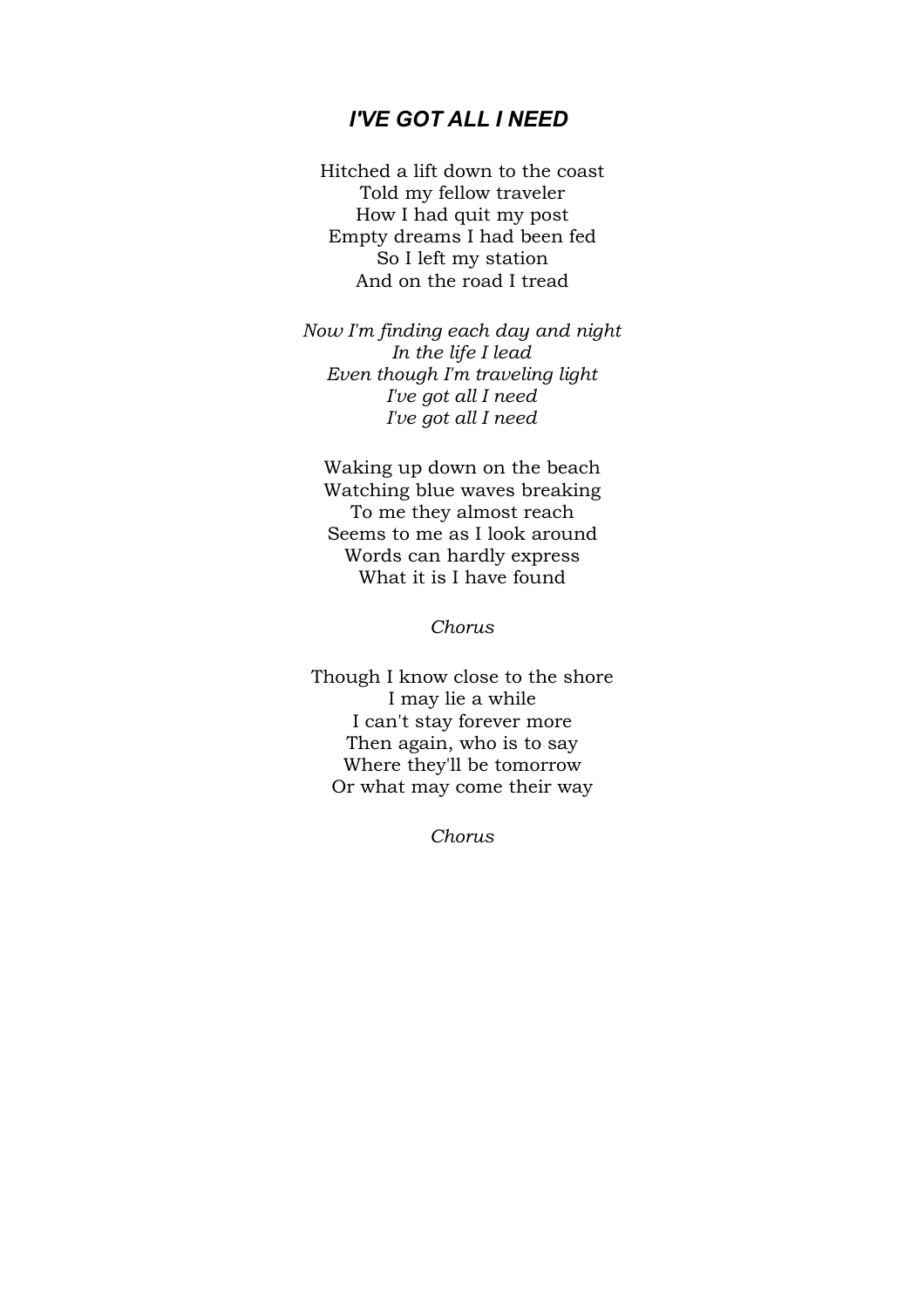## <span id="page-10-0"></span>*THE ARK IS SLOWLY SINKING*

You see it on the TV You know it's what you need How ever did you do without? You've come to believe So now you've found the answer You know what you must do You've got to have it right away To make your dreams come true

> *Buy, buy, buy! Buy, buy, it's a good buy!*

But today's another day And you've found for some time It doesn't do that much for you It's somehow lost its shine There's only one solution You know what you can't refuse You've got to have another one To chase away your blues

*Chorus*

So now you've got the goods And you are feeling fine You've got back what you thought you'd lost Somewhere down the line But the ark is slowly sinking Weighed down by you who play This fatal game of following The ones who always say…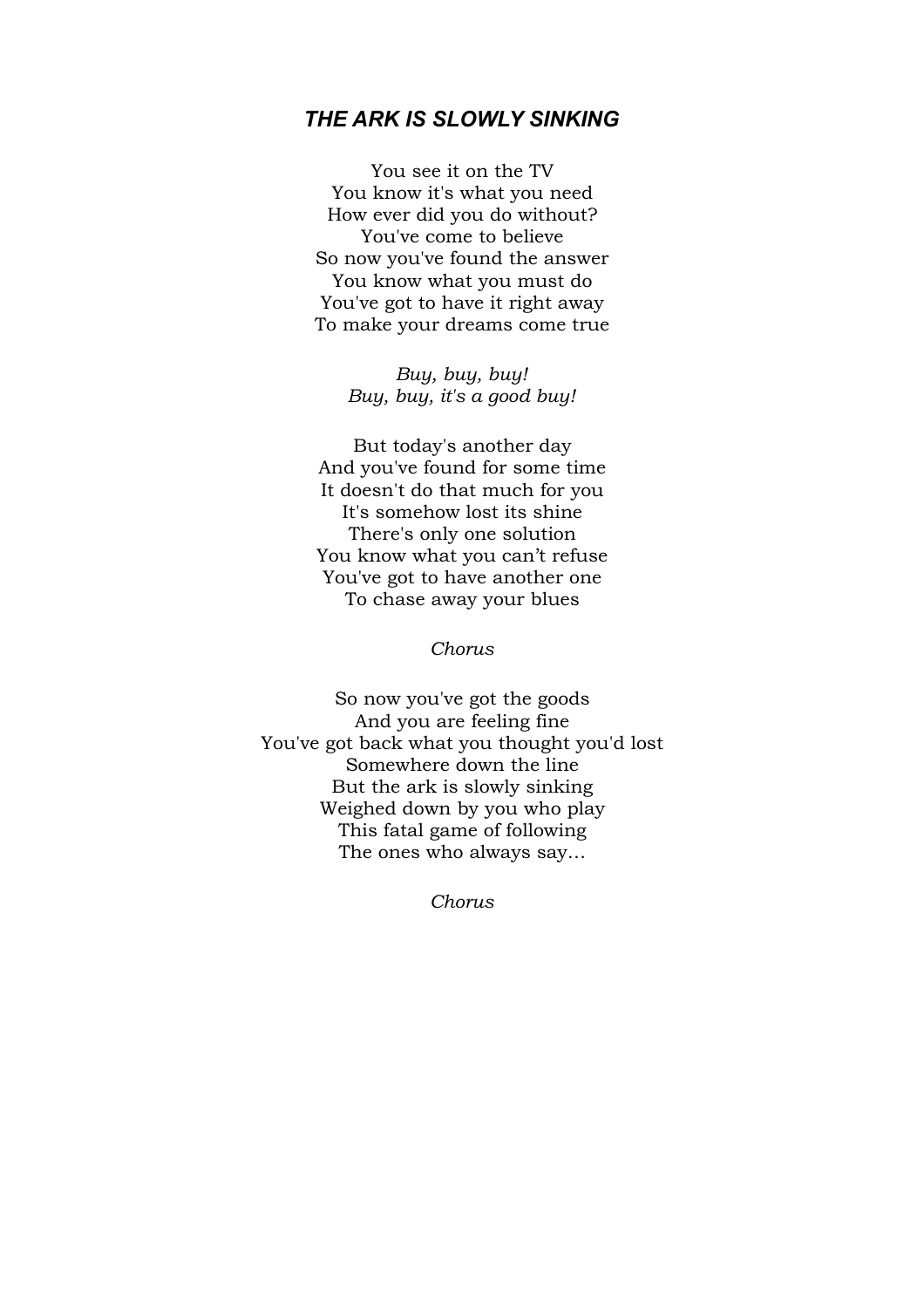# <span id="page-11-0"></span>*STICKS AND STONES*

It happened again to him that day When he had just gone out to play They made sure no one was around So no one saw or heard a sound

As once more they said, "Let's get him." Each one wearing an evil grin What was it he had ever done, Why did they choose him for their fun?

*Sticks and stones may break my bones And words will often hurt me Why don't you leave me alone, How can you do what you do to me?*

They'd start by calling him those names Again and again and again Then they'd surround him from all sides So he'd no chance to run and hide And then the beating would begin As they all started hitting him Each dishing out more than his share Until they left him lying there

*Chorus*

I saw it in the news today He couldn't face a life that way Not knowing what they'd do next time Or when they would commit the crime He didn't know what he'd done wrong But it had gone on far too long There didn't seem any other way But to end it all that day